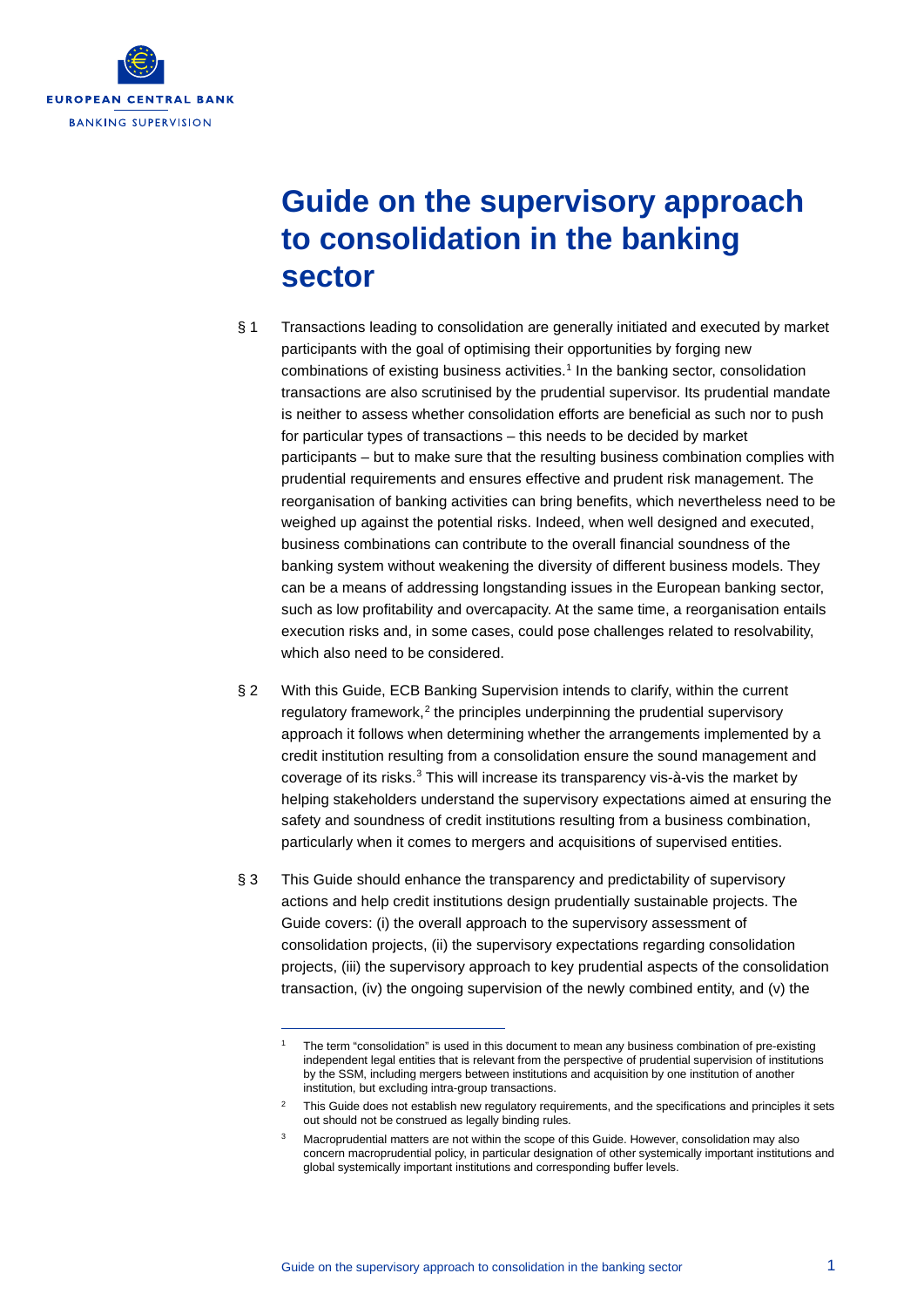application of this framework to consolidation transactions involving less significant institutions (LSIs). This Guide does not cover banks under resolution.

- § 4 The approach taken is founded on the baseline case whereby a bank subject to the Single Supervisory Mechanism (SSM) intends to acquire the control of another bank subject to the  $SSM<sup>4</sup>$  $SSM<sup>4</sup>$  $SSM<sup>4</sup>$ . These principles remain valid – with the necessary adaptations – in all other cases, for instance when a non-bank or non-SSM bank is involved. All cases involving the proposed acquisition of a bank subject to the SSM fall under the common procedures of the ECB and the relevant national competent authorities (NCAs).
- § 5 Past experience shows that there is no "one size fits all" approach when it comes to banking sector consolidation. Consequently, a case-by-case approach based on proportionality in the application of these principles should be expected. The principles laid out in this document are intended to serve as a starting point for ad hoc supervisory decisions, which will be tailored to the specificities of each transaction.

# 1 Overall approach to the supervisory assessment of consolidation projects

# 1.1 Objectives

- § 6 ECB Banking Supervision examines from a prudential perspective the consolidation projects brought to its attention. This assessment is aimed at ascertaining that:
	- (a) the entity resulting from the business combination will meet all prudential requirements when the transaction is implemented;
	- (b) the business combination resulting from the transaction is sustainable,<sup>5</sup> and therefore likely to allow permanent compliance with the prudential requirements also in the future.

#### <span id="page-1-1"></span><span id="page-1-0"></span>1.2 Process

§ 7 Depending on the circumstances, the process for the supervisory assessment of consolidation transactions<sup>[6](#page-1-2)</sup> can encompass up to three phases, namely early communication, application and implementation.

<sup>4</sup> Business combinations of banks subject to the SSM include: (i) mergers of two SSM entities, and (ii) proposed acquisitions of one SSM entity by another SSM entity. In these cases, these supervisory expectations will be embedded in the ECB's assessment of the applicable criteria for the approval of the merger or the proposed acquisition of a qualifying holding.

<sup>5</sup> Business model sustainability is one of the SSM supervisory priorities for 2020 – see Section 2 o[f ECB](https://www.bankingsupervision.europa.eu/banking/priorities/pdf/ssm.supervisory_priorities2020%7Eb67449d936.en.pdf)  [Banking Supervision: SSM Supervisory Priorities 2020.](https://www.bankingsupervision.europa.eu/banking/priorities/pdf/ssm.supervisory_priorities2020%7Eb67449d936.en.pdf)

<span id="page-1-2"></span><sup>&</sup>lt;sup>6</sup> See also [What is the ECB's role in bank mergers and acquisitions?](https://www.bankingsupervision.europa.eu/about/ssmexplained/html/bank_mergers_acquisitions.en.html)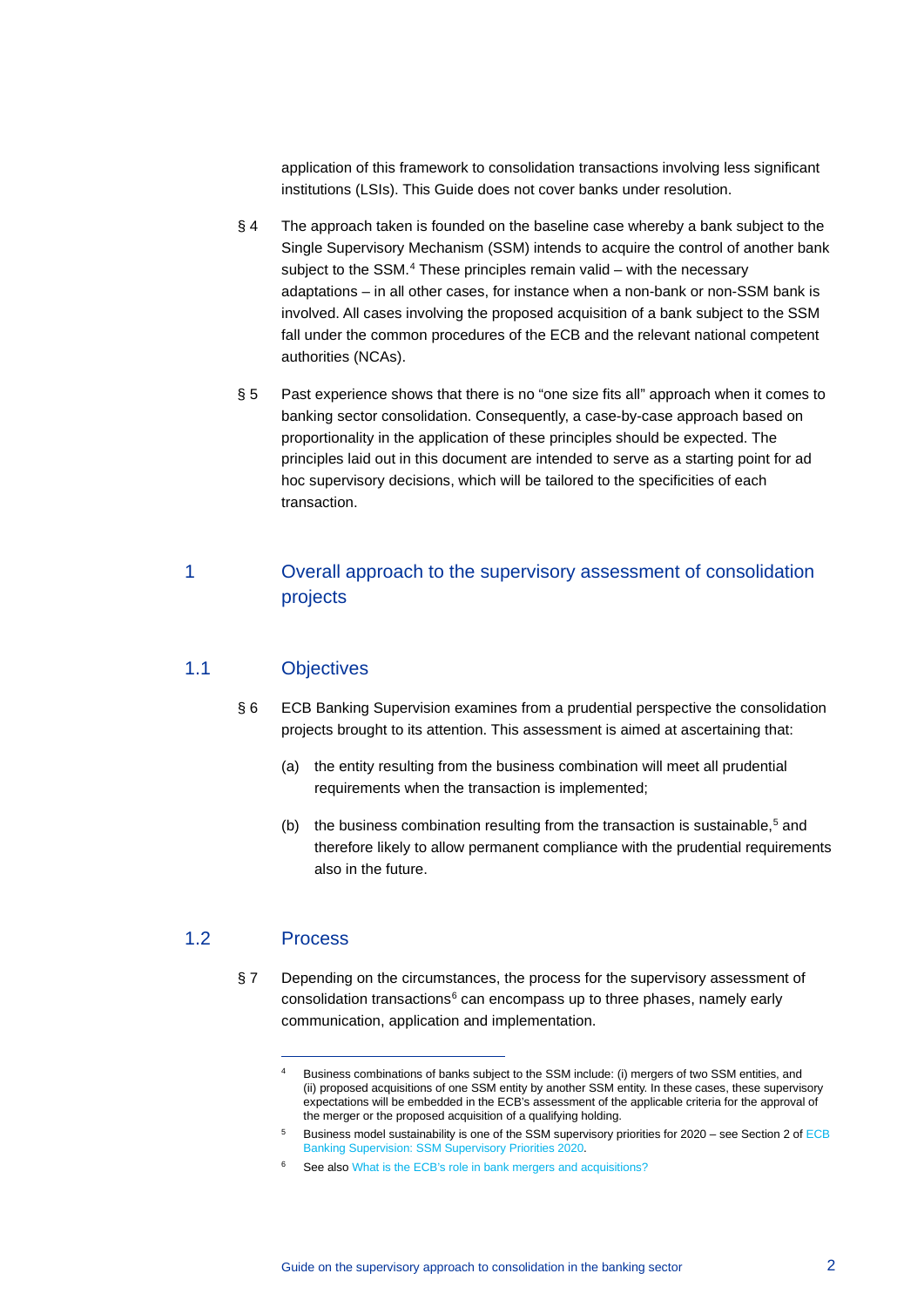# 1.2.1 Early communication

- § 8 Without prejudice to the Market Abuse Regulation,<sup>[7](#page-2-0)</sup> parties involved in a banking consolidation transaction are encouraged to liaise as soon as possible with ECB Banking Supervision to obtain preliminary feedback on the project, including on whether or not a formal decision to approve the transaction will be required. In order to maximise the benefits of this early communication, whenever possible, involved parties are encouraged to liaise with the ECB before publicly informing market participants.
- § 9 During the early communication phase, involved parties are expected to present the key characteristics of the proposed business combination to ECB Banking Supervision. They are expected to provide a robust, credible and informative firmwide or group-wide integration plan so that ECB Banking Supervision can carry out an accurate and thorough preliminary assessment. [8](#page-2-1) Provided that the information submitted is sufficient, ECB Banking Supervision will provide feedback to the involved parties on the supervisory approach as appropriate, which then gives them the possibility of taking the preliminary feedback into account in the further development of their plans, including in interactions with other authorities.

# 1.2.2 Application phase<sup>[9](#page-2-2)</sup>

§ 10 In the baseline case, the application phase is triggered following either notification of a proposed acquisition of a qualifying holding in a credit institution in accordance with national law implementing Article 22 of Directive 2013/36/EU<sup>[10](#page-2-3)</sup> and the European Supervisory Authorities' Joint Guidelines on the prudential assessment of acquisitions and increases of qualifying holdings in the financial sector, [11](#page-2-4) or of an application to obtain permission from a competent authority for a business

<span id="page-2-0"></span><sup>7</sup> Regulation (EU) No [596/2014 of the European Parliament and of the Council of 16](https://eur-lex.europa.eu/legal-content/EN/TXT/?uri=celex%3A32014R0596) April 2014 on [market abuse](https://eur-lex.europa.eu/legal-content/EN/TXT/?uri=celex%3A32014R0596) (OJ L 173, 12.6.2014, p. 1).

<span id="page-2-1"></span>The level of detail expected in the integration plan will take into account the nature of the transaction, acknowledging in particular that, in hostile takeovers, the acquiring bank has limited information on the target institution. In this regard, it should also be taken into account that, pursuant to Paragraph 8.6 of Title II, Chapter 1 of the [European Supervisory Authorities' \(ESA\)](https://esas-joint-committee.europa.eu/Pages/Guidelines/Joint-Guidelines-on-the-prudential-assessment-of-acquisitions-and-increases-of-qualifying-holdings-in-the-banking,-insuranc.aspx) Joint Guidelines on the prudential [assessment of acquisitions and increases of qualifying holdings in the financial sector](https://esas-joint-committee.europa.eu/Pages/Guidelines/Joint-Guidelines-on-the-prudential-assessment-of-acquisitions-and-increases-of-qualifying-holdings-in-the-banking,-insuranc.aspx) (JC/GL/2016/01), "… the supervisor should not oppose the proposed acquisition on the sole basis of the lack of some required information, the absence of which can be justified by the nature of the transaction, if the information provided appears sufficient to understand the likely outcome of the acquisition ..."

<span id="page-2-2"></span>Not all cases of consolidation require authorisation by ECB Banking Supervision and therefore a formal application under European Union or national law.

<span id="page-2-3"></span><sup>10</sup> [Directive 2013/36/EU of the European Parliament and of the Council of 26](https://eur-lex.europa.eu/legal-content/EN/TXT/?uri=celex%3A32013L0036) June 2013 on access to the [activity of credit institutions and the prudential supervision of credit institutions and investment firms](https://eur-lex.europa.eu/legal-content/EN/TXT/?uri=celex%3A32013L0036) (OJ L 176, 27.6.2013, p. 338).

<span id="page-2-4"></span><sup>11</sup> ESA, [Joint Guidelines on the prudential assessment of acquisitions and increases of qualifying](https://esas-joint-committee.europa.eu/Publications/Guidelines/JC_QH_GLs_EN.pdf)  [holdings in the financial sector](https://esas-joint-committee.europa.eu/Publications/Guidelines/JC_QH_GLs_EN.pdf) (JC/GL/2016/01).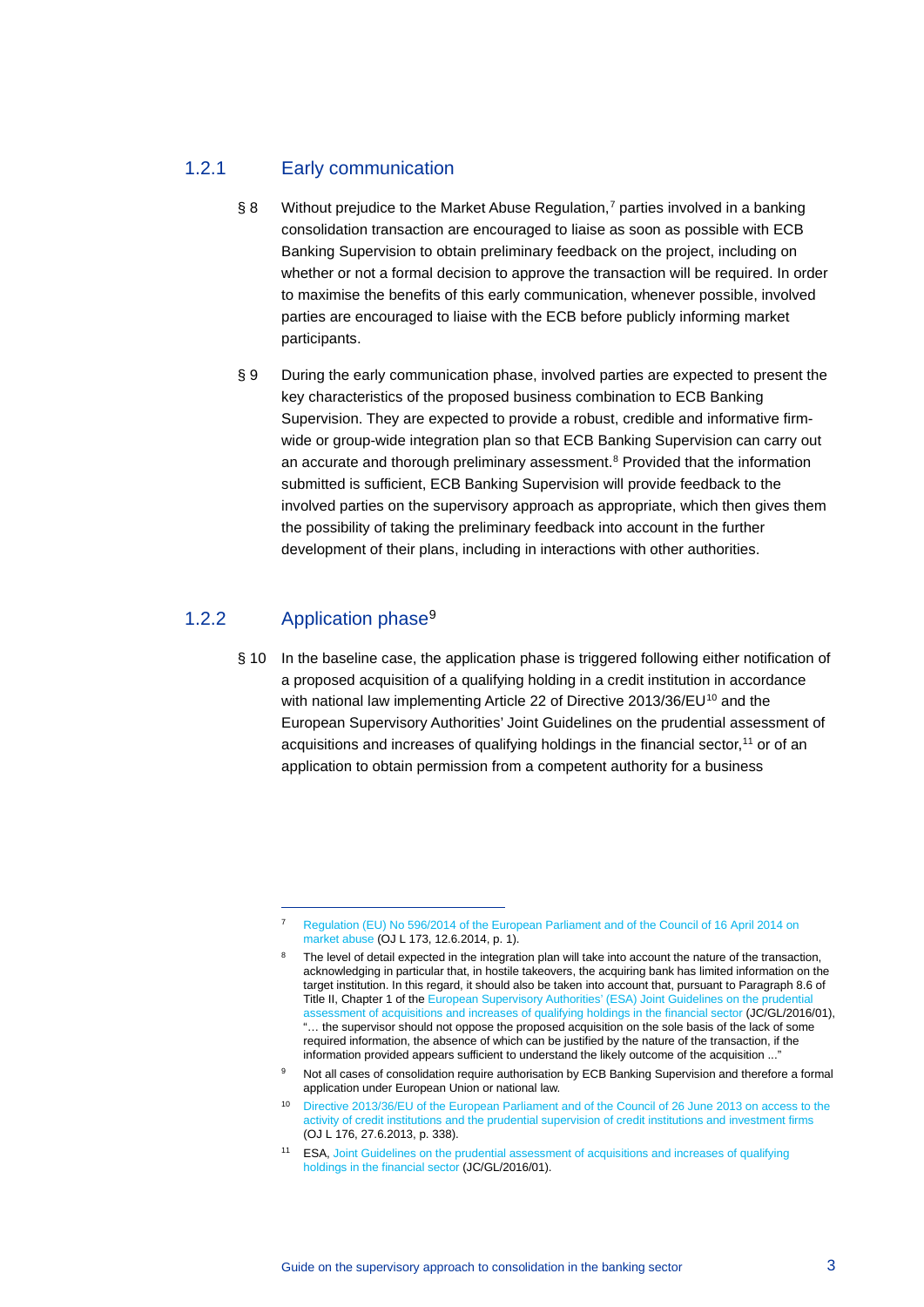combination. [12](#page-3-0) The application phase is governed by the rules that apply specifically to this procedure.<sup>[13](#page-3-1)</sup>

- § 11 During the application phase:
	- (a) the involved parties submit the formal application for business combination;
	- (b) ECB Banking Supervision assesses the application and takes a decision<sup>14</sup> on whether or not to object to the notified project within the qualifying holding procedure or to grant a necessary permission under national law and, whenever appropriate, any other supervisory decisions related to business combination outside of the application phase (see Section 3). A positive outcome of the application, that is a decision to allow the parties involved to proceed with the project, triggers the implementation phase.

#### 1.2.3 Implementation phase

- § 12 During the implementation phase, the consolidation is expected to progress in line with the integration plan, in a sustainable manner and in full compliance with the prudential requirements and conditions, or with commitments resulting from the application phase.
- § 13 Implementation is subject to close supervision. In particular, enhanced monitoring is part of the ongoing supervision of the newly combined entity as described in Section 4.1. and in case of materialisation of execution risks, such as delays or shortcomings in the business combination, a supervisory response can be expected.

<span id="page-3-0"></span> $12$  Depending on the specificities of each case and on the jurisdiction where the supervised entities are established, the transaction might be subject to one or several additional authorisation requirements under national law, which also need to be assessed by the ECB for significant institutions. Where this is the case and the national law of the relevant Member States participating in the SSM includes specific assessment criteria, this needs to be taken into account, alongside any other expectations mentioned in this document.

<span id="page-3-1"></span><sup>&</sup>lt;sup>13</sup> For further reference on qualifying holding and authorisations, please refer to What is a qualifying [holding?,](https://www.bankingsupervision.europa.eu/about/ssmexplained/html/qh.en.html) [Authorisations](https://www.bankingsupervision.europa.eu/banking/tasks/authorisation/html/index.en.html) and [Guide to assessments of licence applications.](https://www.bankingsupervision.europa.eu/ecb/pub/pdf/ssm.201901_guide_assessment_credit_inst_licensing_appl.en.pdf)

<span id="page-3-2"></span><sup>&</sup>lt;sup>14</sup> This encompasses both a decision by the ECB, based on the assessment of a notification of a qualifying holding in the target institution, or a "national" power, where a national law requires permission from the competent authority for a merger/acquisition generally concerning the prudential situation of the acquiring credit institution.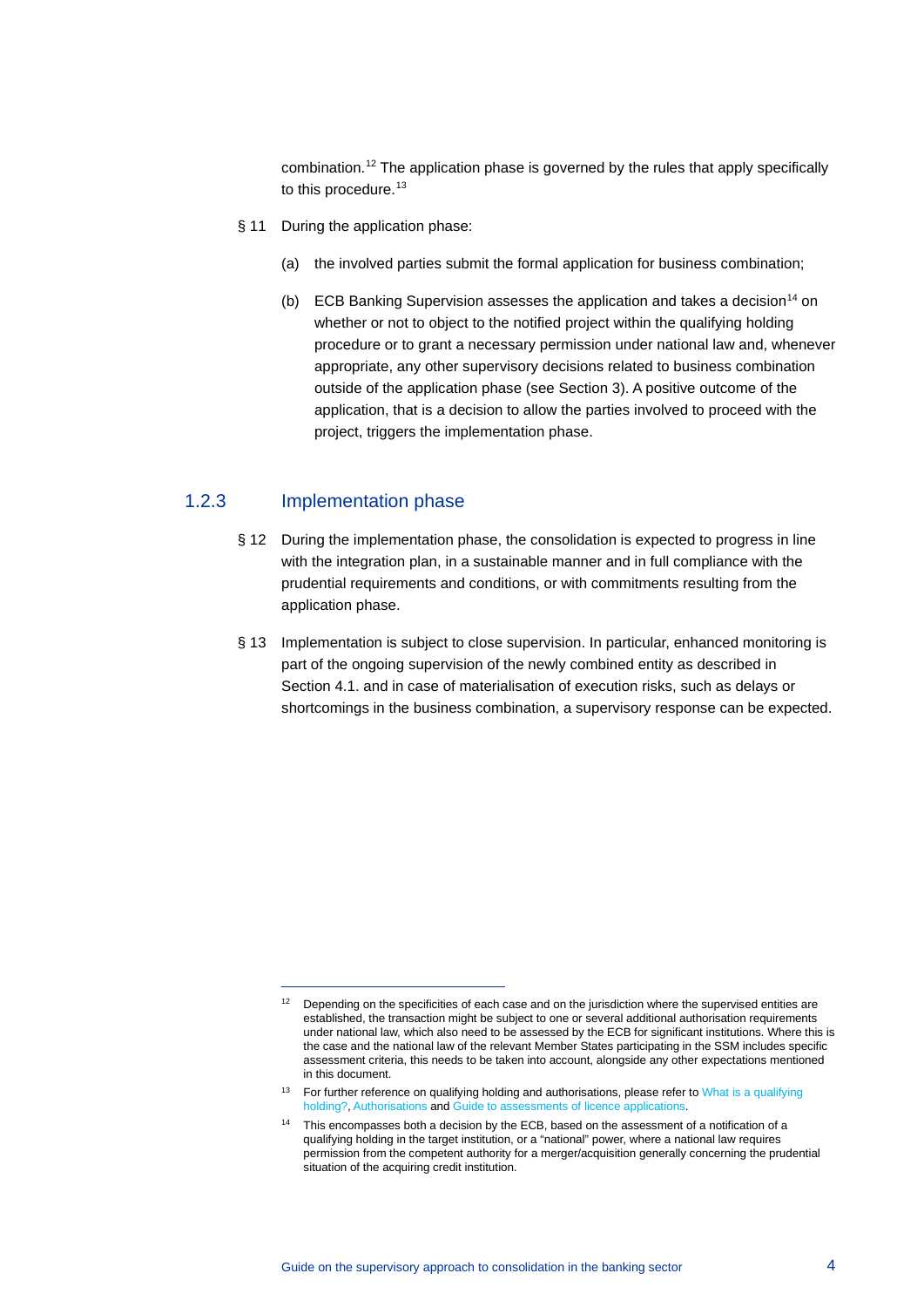# 2 Supervisory expectations regarding consolidation projects<sup>[15](#page-4-0)</sup>

# 2.1 Sustainability of the business model<sup>[16](#page-4-1)</sup>

- § 14 The strategy underlying the consolidation transaction will be assessed on a case-bycase basis, according to its objectives in terms of capital, [17](#page-4-2) strategy, business and profitability (including expected efficiency gains) and risk profile (including quality of assets and operational risk) in order to ascertain, to the extent possible, the sustainability of the business model of the combined entity.
- § 15 For this purpose, a credible and comprehensive group-wide business plan:<sup>[18](#page-4-3)</sup>
	- (a) is based on conservative assumptions, appropriately justified and documented, founded on data and experience, and is consistent with the microeconomic and macroeconomic assumptions that form the baseline scenario and at least one adverse scenario;
	- (b) explains how the initial balance sheet and profit and loss projections of the combined entity can be reconciled with the latest current situation of the entities involved in terms of capital position, business structure and strategy, and profitability;
	- (c) defines short, medium and long-term achievable targets and gives details on the roadmap and timeline to achieve those targets;
	- (d) establishes in a reasonable manner full compliance with applicable regulatory requirements, supervisory measures and expectations (for example, Pillar 2 requirements and guidance) and macroprudential buffers at all times.
- § 16 In particular, ECB Banking Supervision will look into:
	- the plausibility of the assumptions of the plan, including those related to the external environment (for example, the projections for macro and financial variables);
	- the valuation of assets (and liabilities), which is expected to be economically prudent, fully incorporating the accounting requirements and all adjustments required by prudential regulations;
	- the existence of a realistic balance sheet development for the business combination, in particular avoiding over-reliance on expected high lending

<span id="page-4-0"></span><sup>&</sup>lt;sup>15</sup> The expectations presented in this section should be read in conjunction with previously published accounts of the ECB's role in banking consolidations, in particular [What is the ECB's role in bank](https://www.bankingsupervision.europa.eu/about/ssmexplained/html/bank_mergers_acquisitions.en.html)  [mergers and acquisitions?](https://www.bankingsupervision.europa.eu/about/ssmexplained/html/bank_mergers_acquisitions.en.html)

<span id="page-4-1"></span><sup>&</sup>lt;sup>16</sup> The expectations presented in this section are in addition to information already published on business model sustainability, in particular Section 2 o[f ECB Banking Supervision: SSM Supervisory Priorities](https://www.bankingsupervision.europa.eu/banking/priorities/pdf/ssm.supervisory_priorities2020%7Eb67449d936.en.pdf)  [2020.](https://www.bankingsupervision.europa.eu/banking/priorities/pdf/ssm.supervisory_priorities2020%7Eb67449d936.en.pdf)

<span id="page-4-2"></span><sup>&</sup>lt;sup>17</sup> The supervisory expectation is that a sustainable business model is run through the cycle with a certain level of capital (management) buffer, closely monitored by the bank, above the required regulatory capital buffers, including systemic buffer requirements.

<span id="page-4-3"></span><sup>&</sup>lt;sup>18</sup> The term "group-wide" refers to the prudential scope of consolidation.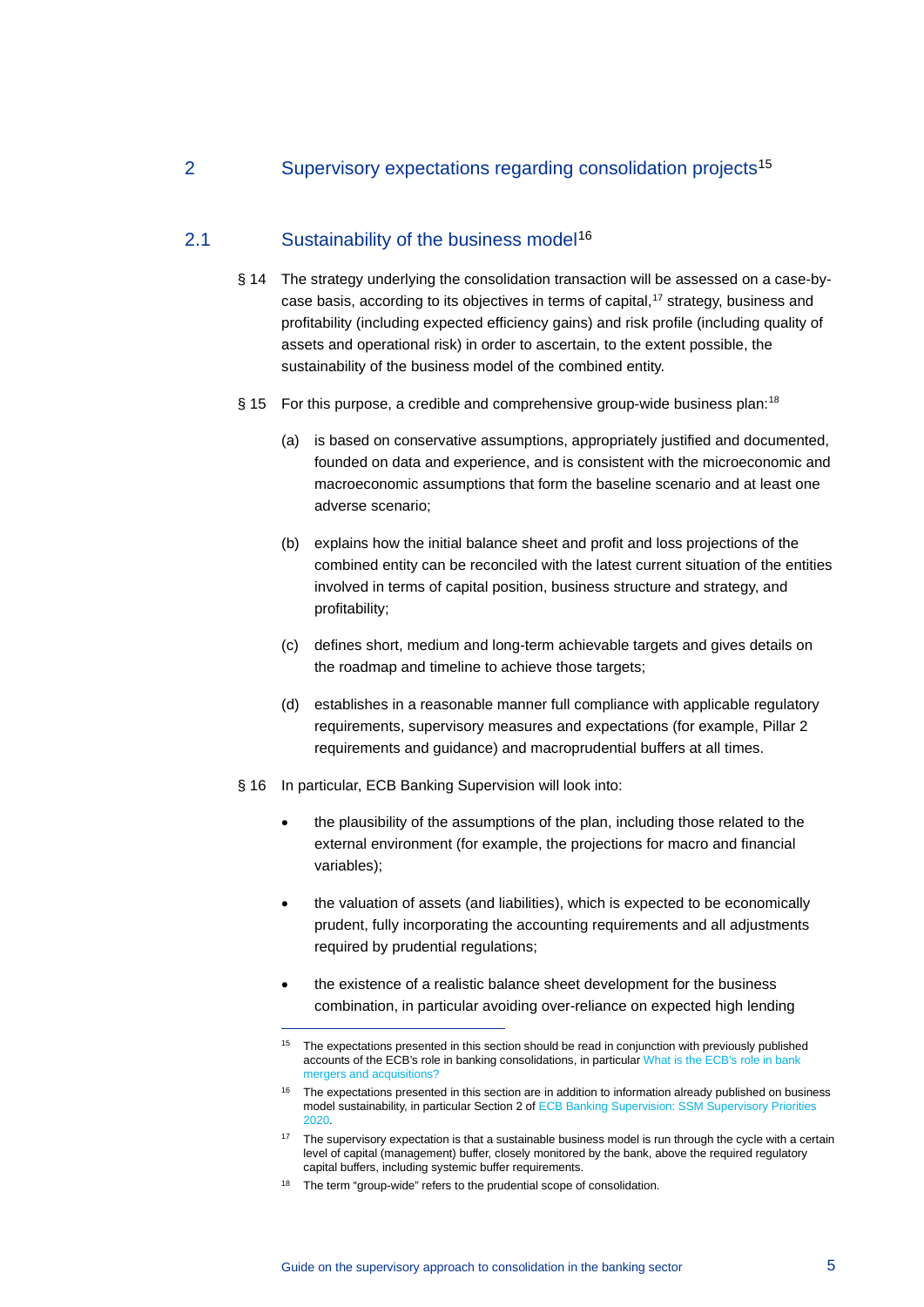growth and/or overly optimistic cross-selling assumptions, and guaranteeing that the consolidation transaction does not lead to excessive risk-taking;

- the composition of the main profitability drivers, which are expected to remain well diversified and balanced in order to avoid overly optimistic assumptions regarding the contribution of non-recurring profits or of non-core or volatile income items;
- the assumptions related to the costs and synergies;
- the liquidity and funding structure, consistent with business developments and risk appetite;
- the integration plan, including the corresponding roll-out plan with due consideration of IT integration issues (see Section 2.2).

## 2.2 Governance and risk management framework<sup>[19](#page-5-0)</sup>

- § 17 The governance and organisational structure of the business combination is expected to follow the principles set out in the European Banking Authority (EBA) Guidelines on internal governance under Directive [20](#page-5-1)13/36/EU<sup>20</sup> and to be adapted in order to manage possible integration challenges in a clear way.
- § 18 In particular, it is expected that:
	- at the level of the management body,  $21$  there is a clear decision-making capacity, adequate composition (for example, in terms of adequate expertise, time commitment, appropriate size and, where applicable, the inclusion of independent members);
	- the other governance arrangements of the business combination establish a clear allocation of responsibilities and decision-making processes for the new structure of the group, along streamlined management body structures and managerial reporting lines;
	- a strong leadership team is in place with a proven track record in both the relevant banking business areas and mergers and acquisitions, as well as in the management of financial and non-financial risks, such as anti-money laundering and countering the financing of terrorism risk, and which pays due attention to the integration of different risk cultures.

<span id="page-5-0"></span><sup>&</sup>lt;sup>19</sup> The expectations presented in this section are in addition to previously published expectations on governance and the risk management framework, in particular, Section 2 of ECB Banking Supervision: [SSM Supervisory Priorities 2020,](https://www.bankingsupervision.europa.eu/banking/priorities/pdf/ssm.supervisory_priorities2020%7Eb67449d936.en.pdf) the [SSM supervisory statement on governance and risk appetite,](https://www.bankingsupervision.europa.eu/ecb/pub/pdf/ssm_supervisory_statement_on_governance_and_risk_appetite_201606.en.pdf) and Section 5 Element 2: Internal governance and risk management of th[e SSM SREP Methodology.](https://www.bankingsupervision.europa.eu/banking/srep/srep_2019/html/methodology.en.html)

<span id="page-5-1"></span><sup>&</sup>lt;sup>20</sup> European Banking Authorit[y Guidelines on internal governance under Directive 2013/36/EU](https://eba.europa.eu/sites/default/documents/files/documents/10180/1972987/eb859955-614a-4afb-bdcd-aaa664994889/Final%20Guidelines%20on%20Internal%20Governance%20(EBA-GL-2017-11).pdf) (EBA/GL/2017/11). The ECB will check compliance and apply the provisions in the national implementations of th[e Capital Requirements Directive.](https://eur-lex.europa.eu/LexUriServ/LexUriServ.do?uri=OJ:L:2013:176:0338:0436:EN:PDF) 

<span id="page-5-2"></span><sup>&</sup>lt;sup>21</sup> The term "management body" applies to the bodies in all governance structures that perform management or supervisory functions.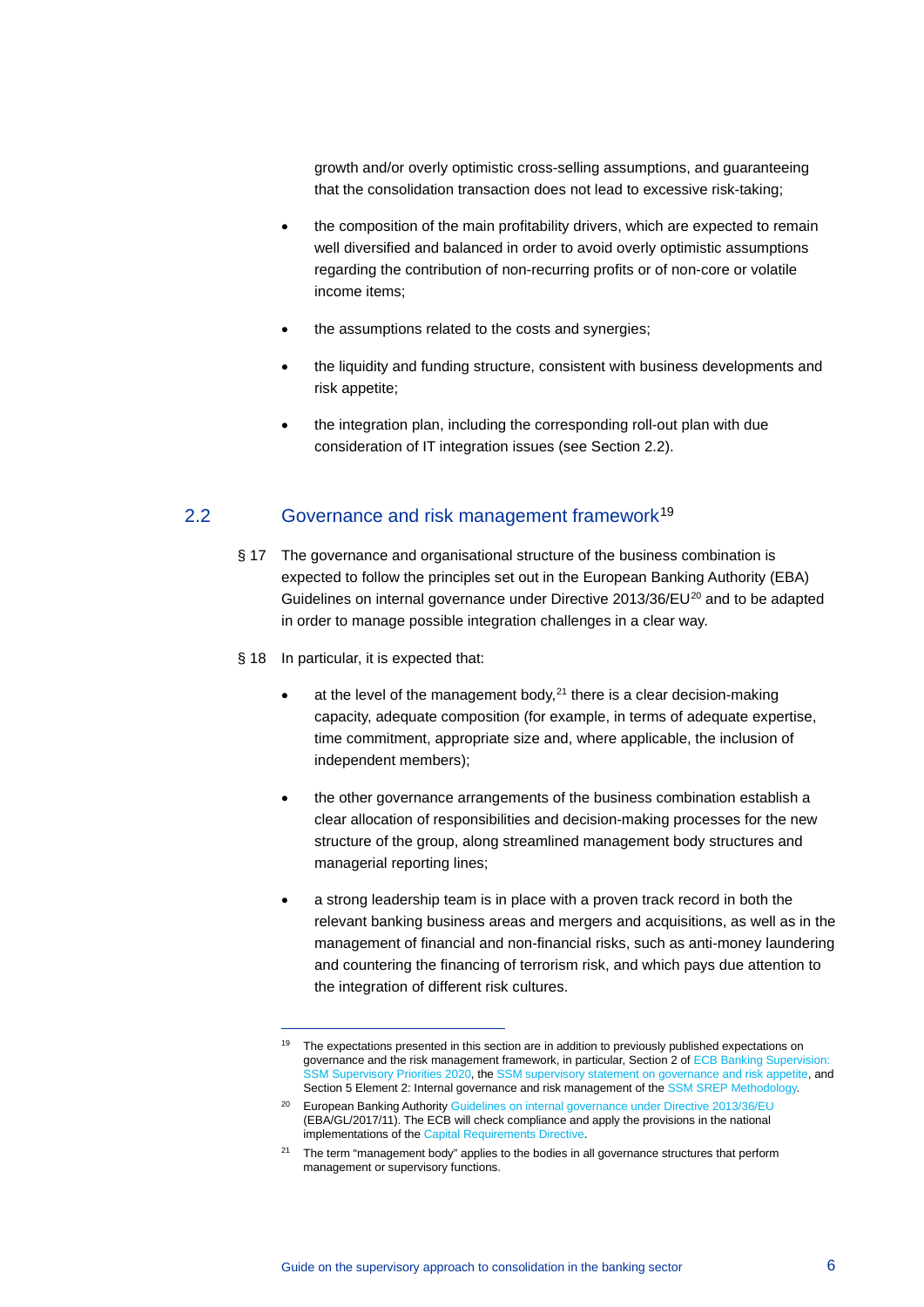- the consolidation plan includes the timely integration of the risk management and internal control framework, in particular the mitigation of execution risk. The implementation of the plan should be managed and closely monitored by the management body in its management function, with strong oversight by the supervisory function, either in the management body or in any other specific body. Given the operational importance of IT integration, the plan should clearly articulate the governance of the integration process and should be overseen by management body members with adequate expertise.<sup>[22](#page-6-0)</sup>
- § 19 These expectations remain subject to the proportionality principle, which should also be taken into account when weighing up the level of detail that can already be provided in the early communication phase against the complexity of large-scale IT integrations or major IT overhaul plans.
- § 20 Finally, the execution of the business combination is expected to be governed by adequate remuneration schemes in order to set the right incentives. Variable remunerations should be linked to and conditioned by some risk factors, for example key performance indicators linked to the milestones set out in the integration plan.

# 3 Supervisory approach to key prudential aspects of the consolidation transaction

- § 21 Past experience has shown that three supervisory factors can play a key role in determining the feasibility of a business combination: post-merger Pillar 2 capital requirements (P2R) and Pillar 2 Guidance (P2G), the prudential treatment of badwill and the transitional arrangements for the use of internal models.<sup>[23](#page-6-1)</sup>
- § 22 It is therefore important to clarify the approach that ECB Banking Supervision intends to follow in these regards where no substantial supervisory concern has been identified during examination of the project. Projects for which supervisory concerns remain on the basis of the information provided will be specifically assessed in order to determine the most appropriate supervisory approach to apply for the transaction.

# <span id="page-6-0"></span>3.1 Timing for communication

§ 23 Without prejudice to the Market Abuse Regulation, the supervisory approach that ECB Banking Supervision intends to apply can be communicated as part of the feedback provided by credit institutions during the early communication phase, where the information provided by the involved parties is deemed sufficient and accurate enough to inform a sound first assessment, without precluding the final

<sup>&</sup>lt;sup>22</sup> For further details on expectations regarding risk data aggregation capabilities and risk reporting practices, see th[e Letter from Andrea Enria, Chair of the Supervisory Board, to the Significant](https://www.bankingsupervision.europa.eu/press/letterstobanks/shared/pdf/2019/ssm.supervisory_expectations_on_risk_data_aggregation_capabilities_and_risk_reporting_practices_201906.en.pdf)  [Institutions on Supervisory expectations on risk data aggregation capabilities and risk reporting](https://www.bankingsupervision.europa.eu/press/letterstobanks/shared/pdf/2019/ssm.supervisory_expectations_on_risk_data_aggregation_capabilities_and_risk_reporting_practices_201906.en.pdf)  [practices.](https://www.bankingsupervision.europa.eu/press/letterstobanks/shared/pdf/2019/ssm.supervisory_expectations_on_risk_data_aggregation_capabilities_and_risk_reporting_practices_201906.en.pdf)

<span id="page-6-1"></span><sup>&</sup>lt;sup>23</sup> In addition, in some countries the possible application of structural separation measures provided for by the applicable law may play an important role.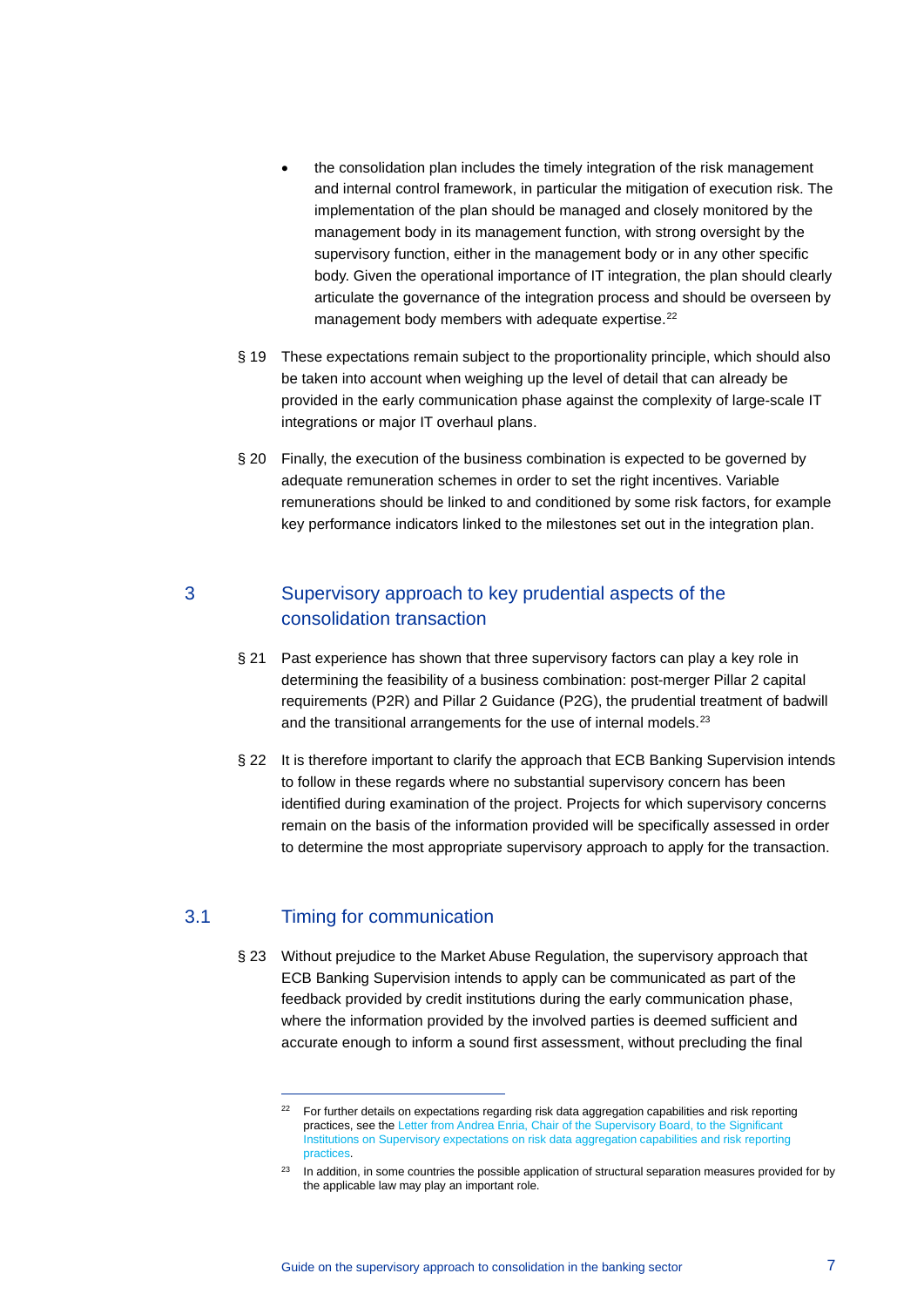decision that will be taken once a specific application has been filed and all the information foreseen in the legislation has been submitted.

§ 24 This timeframe will allow involved parties to benefit from clarity and predictability with regard to the supervisory approach that they can expect at a very early stage.

#### 3.2 Pillar 2 capital requirements and Pillar 2 guidance

- § 25 The supervisory approach for the calculation of the ex post merger P2R and P2G will be guided by the following two key principles:
	- (a) a thorough assessment and mitigation of the main weaknesses of the combined entity and of the execution risk in the business plan;
	- (b) an appropriate level of Pillar 2 capital, which is aligned with the risk profile of the combined entity.
- § 26 In assessing the appropriate ex post level of capital requirements and guidance, consideration will be given to the fact that, in general, in a consolidation transaction, a large part of the costs deriving from the business combination are booked upfront, while the potential benefits of such a transaction are accrued only at a later stage. It should then be possible to take into account integration plans with credible trajectories for the level of capital in a reasonable time horizon.
- § 27 In line with these principles:
	- The starting point for determining the P2R and P2G levels of the combined entity will be the weighted average of the P2R and P2G levels<sup>[24](#page-7-0)</sup> applicable to the two entities prior to the consolidation.
	- This starting point can be adjusted upwards or downwards based on a case-bycase assessment. On the one hand, an increase in P2R and/or P2G can be expected in the event of insufficient improvement of the risk profile of the combined entity, of the resilience of its business model and/or significant execution risks. On the other hand, lower levels of P2R and/or P2G could be envisaged if, according to credible scenarios, the business combination generates an effective improvement in the resilience of the business model and the risk profile of the combined entity, for example through well documented diversification effects of the combined credit portfolios, including reduced dependency on sovereign country exposures, and cost-cutting in back-office functions, IT and other shared services.
- <span id="page-7-0"></span>§ 28 The ECB intends to clarify the ex post capital requirements and guidance during the application process, with the aim of providing stability to the resulting business combination project in principle for at least a year (see Section 4.2), subject to

<sup>&</sup>lt;sup>24</sup> The weighted average of the P2R and P2G levels is expressed as a percentage of the total risk exposure amount.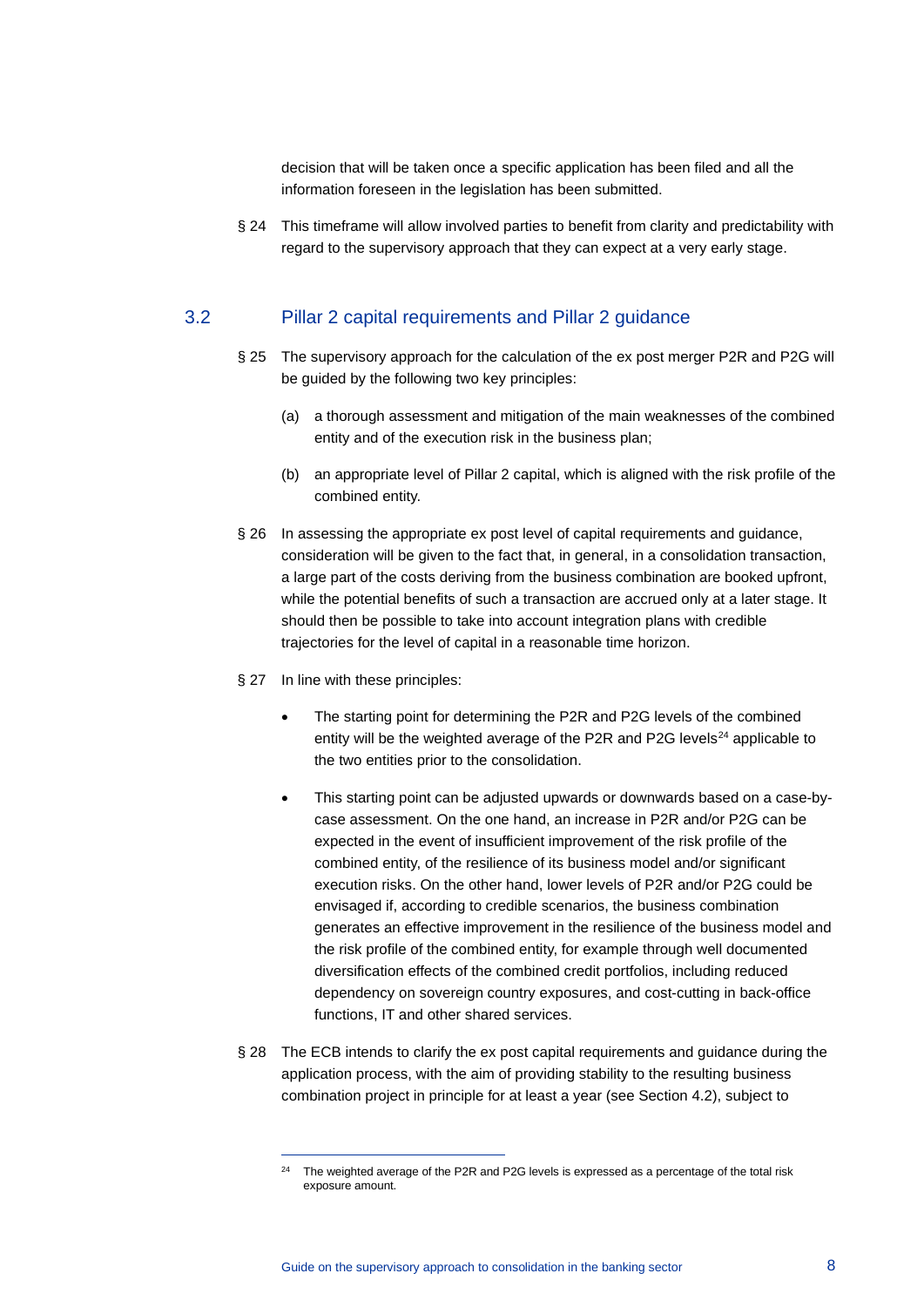revisions in the event of substantial new developments during the implementation phase.

§ 29 ECB Banking Supervision will coordinate with the relevant authorities when appropriate. In particular, it will liaise (i) with the Single Resolution Board with a view to facilitating its assessment of the resolvability of the combined entity and its determination of the minimum requirement for own funds and eligible liabilities (MREL) and total loss-absorbing capacity (TLAC) requirements, and (ii) with the relevant macroprudential authorities in order to assess potential issues for financial stability and calibrate the combined buffer requirements. Depending on the applicable national law and on the specific features of the proposed deal, this could include liaising with the national authorities with competence for structural measures.

## 3.3 Badwill

- $\S$  30 A business combination transaction may result in the generation of goodwill<sup>[25](#page-8-0)</sup> or badwill.[26](#page-8-1) In the event of circumstances that exert downward pressure on the market valuation of banks, there appears to be a strong likelihood that badwill will be generated.
- § 31 The supervisory approach with regard to badwill is based on the recognition of the accounting value of badwill, unless there is specific supervisory evidence of valuation issues not yet recognised.<sup>[27](#page-8-2)</sup>
- § 32 In principle, ECB Banking Supervision recognises duly verified accounting badwill from a prudential perspective, expecting it to be appropriately calculated after thorough accounting recognition and valuation of assets and liabilities. This valuation is also expected to fully reflect the adjustments required by prudential regulations and to take into account guidance $^{28}$  $^{28}$  $^{28}$  provided by the ECB.
- § 33 The badwill represents a bargain compared with the fair value of net assets acquired that usually reflects external investors' uncertainties on valuation and/or future profitability. Given these uncertainties, the acquirer is expected to take advantage of this relatively low acquisition price to increase the sustainability of the business model of the combined entity, for example to cover transaction or integration costs, or other investments, or to increase the prudence of assets' valuation in particular for non-performing loans. Given the uncertainties around its determination, it is generally expected that the potential profits from badwill will not be distributed $^{29}$  $^{29}$  $^{29}$  to

<span id="page-8-0"></span><sup>&</sup>lt;sup>25</sup> In accordance with Appendix A of IFRS 3: Business Combinations, "goodwill" is defined as an asset representing the future economic benefits arising from other assets acquired in a business combination that are not individually identified and separately recognised.

<span id="page-8-1"></span> $26$  "Badwill", also known as negative goodwill, occurs when a company purchases an asset at less than its net fair market value. Typically, badwill occurs when one company purchases another at a price that is below its book value.

<span id="page-8-2"></span><sup>&</sup>lt;sup>27</sup> IFRS 3 stipulates strict recognition requirements to avoid the potential risk of an inappropriate recognition of gain resulting from measurement bias or undetected measurement errors.

<sup>&</sup>lt;sup>28</sup> Notably the ECB's supervisory expectations for prudential provisioning for new non-performing loans.

<span id="page-8-4"></span><span id="page-8-3"></span><sup>&</sup>lt;sup>29</sup> ECB Banking Supervision may make use of its available supervisory measures, where appropriate, and on a case-by-case basis.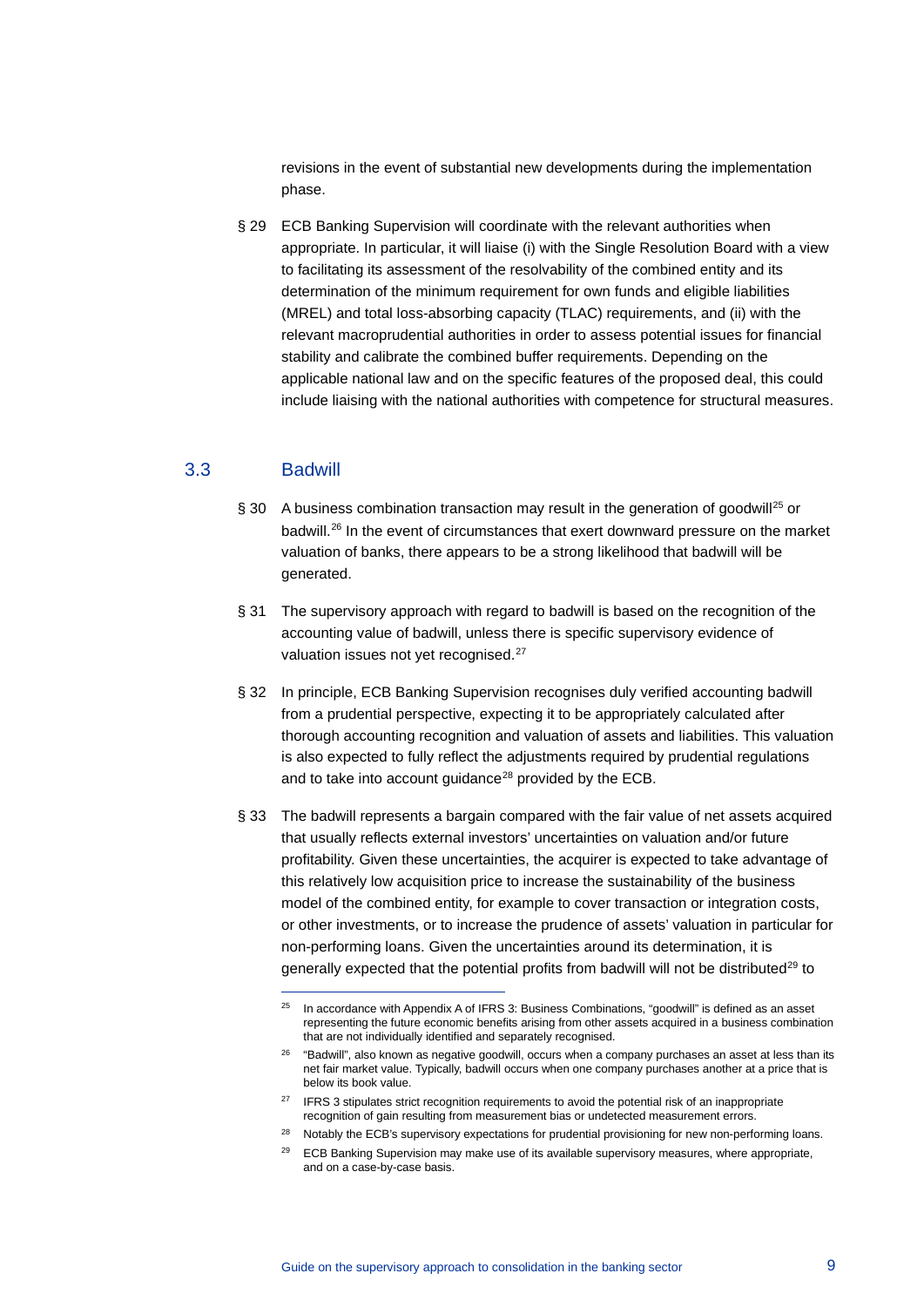the shareholders of the combined entity $30$  until the sustainability of the business model is firmly established.<sup>[31](#page-9-1)</sup>

§ 34 The ECB will examine in particular the sustainability of the business model in a forward-looking perspective.

#### 3.4 Internal models[32](#page-9-2)

- § 35 As a general rule, ECB Banking Supervision grants approval to use internal models for the purpose of calculating capital requirements to a specific legal entity, and this approval is not transferable to another legal entity.
- § 36 In the event of a business combination, the formation of new legal entities or the transfer of exposures to existing legal entities incorporating other entities may raise questions about the continued use of internal models, as newly authorised legal entities cannot have approval to use internal models from the start, and existing legal entities may not have the approval to use their internal models for newly acquired exposures or may wish to use the model of the acquired entity for which they would not have any approval either. [33](#page-9-3)
- § 37 In such cases, subject to a clear model mapping and a credible internal models rollout plan to address the specific internal model issues created through the merger, as well as other conditions where appropriate, <sup>[34](#page-9-4)</sup> ECB Banking Supervision acknowledges that there will be a limited period of time in which banks resulting from the business combination might continue to use the internal models that were in place before the merger. The aim is to avoid an unnecessary supervisory burden linked to undue volatility in risk-weighted assets and reduction in risk sensitivity if legal entities temporarily revert to the standardised approach.

# 4 Ongoing supervision of the newly combined entity

# <span id="page-9-2"></span><span id="page-9-1"></span><span id="page-9-0"></span>4.1 Enhanced monitoring of execution risks

§ 38 The SSM supervisory approach acknowledges that the benefits and synergies of consolidation may take time to materialise and that consolidation transactions also involve some risks. In this regard, it is all the more crucial to monitor the

<sup>&</sup>lt;sup>30</sup> Without prejudice to any special treatment provided for under national company laws.

<sup>&</sup>lt;sup>31</sup> It is generally expected that no distributions are made before the purchase price allocation is confirmed at the end of the measurement period as defined in IFRS 3.45.

<span id="page-9-3"></span><sup>&</sup>lt;sup>32</sup> General guidance on internal models can be found in th[e ECB guide to internal models.](https://www.bankingsupervision.europa.eu/ecb/pub/pdf/ssm.guidetointernalmodels_consolidated_201910%7E97fd49fb08.en.pdf)

<sup>&</sup>lt;sup>33</sup> For example, the acquirer may wish to use the internal models of the acquired entity on the acquired entity's assets for consolidated reporting until the acquirer has rolled out its own internal models (including IT implementation, staff training, internal model approvals as required, etc.) for those exposures. The issue to be considered is whether the acquirer has permission to use these models.

<span id="page-9-4"></span><sup>&</sup>lt;sup>34</sup> For instance, capital add-ons to address non-compliances with current regulation that lead to an underestimation of capital requirements.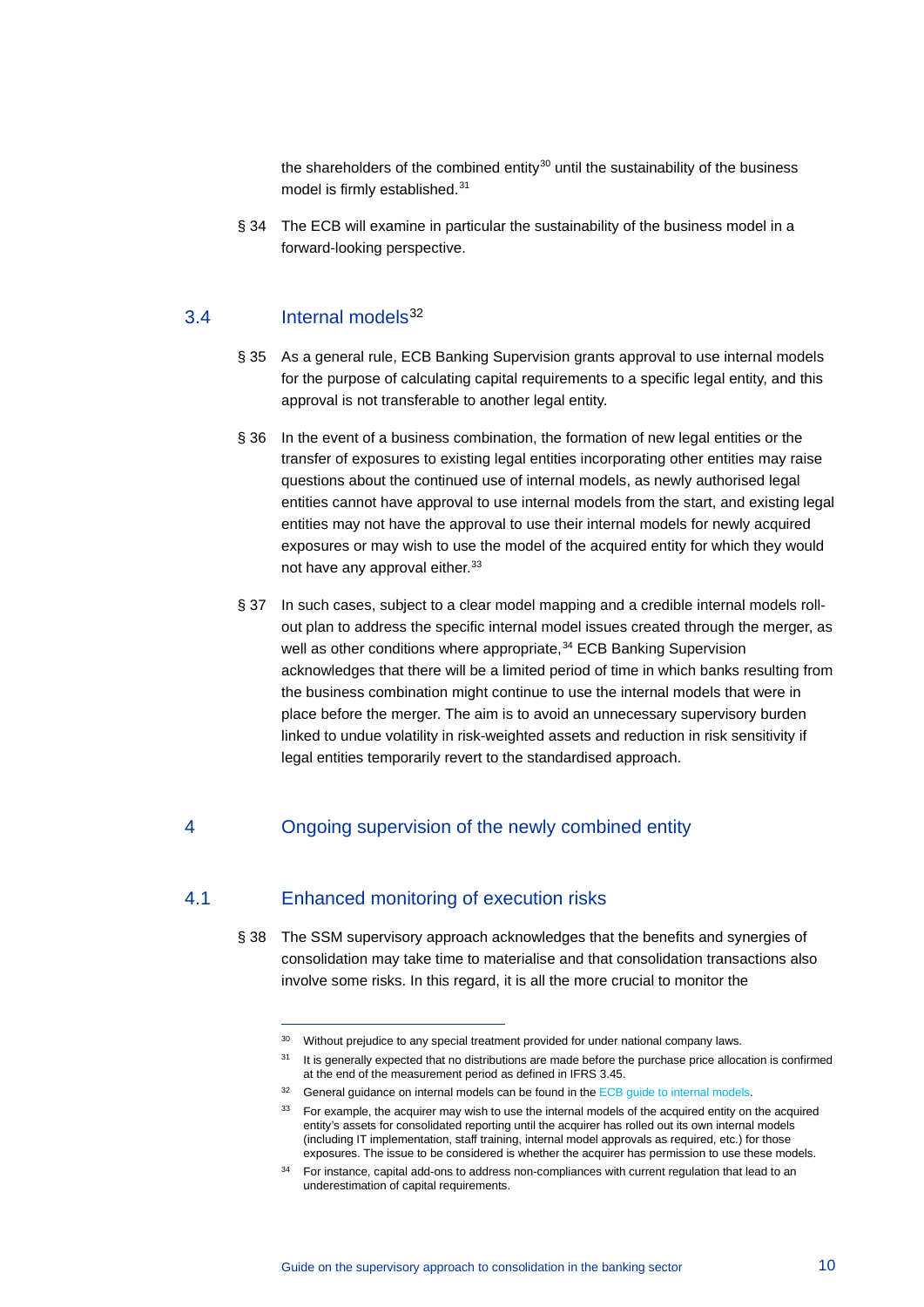implementation of the integration plan and, where justified, to take swift supervisory action in case of deviation from the agreed plan and timeline.

- § 39 The monitoring framework includes:
	- (a) specific reporting requirements for the combined entity in relation to the business combination implementation: progress made and issues encountered in the implementation of the integration plan, covering all aspects, for example governance, risk management, products, marketing, branches, the IT integration plan, the internal models roll-out plan and the legacy assets reduction plan; $35$
	- (b) a clear and detailed plan for ECB Banking Supervision to include a new entity in its supervisory activities, such as the standard supervisory review and evaluation process (SREP);
	- (c) supervisory measures under the ECB's supervisory powers (for example, under Article 16 of the SSM Regulation) $36$  to address risks not covered by Pillar 1 as evidenced by deviations from the agreed plan, which, if the situation deteriorates, can lead to additional requirements on risk reduction, capital, funding and liquidity or additional reporting requirements.
- § 40 This enhanced monitoring of the integration plan implementation, consistent with the commitments made by the involved parties, will ensure that incentives are aligned throughout the process. In particular, it discourages the submission of overly optimistic plans at the beginning of the process.
- § 41 The duration of the enhanced monitoring phase will be based on the timeline of the integration plan.<sup>[37](#page-10-2)</sup>

# 4.2 Foster the swift convergence of the newly combined entity with standard supervisory activities

- § 42 While allowing for sufficient implementation time, the general principle is for a return to standard supervisory activities – and in particular the standard Supervisory Examination Program (SEP) and SREP process – in a timely manner.
- <span id="page-10-0"></span>§ 43 For cases in which the entities involved were already under ECB Banking Supervision, this means, for example, that the first post-merger regular SREP assessment will not result in an increased own funds requirement for the bank,

<sup>&</sup>lt;sup>35</sup> For instance, reporting and supervisory reviews (JST deep dives/on-site analysis (OSI/IMI)) can be considered as sequential instruments: reporting to monitor the timeliness of the execution, followed by supervisory reviews when the actions are deemed to be concluded by the bank in order to obtain an informed supervisory judgement on the topic. Such supervisory reviews and, in particular the on-site analysis, are of particular relevance for the most complex processes (for example, internal models rollout plan, outsourcing arrangements, IT infrastructure, recovery planning and risk data integration).

<span id="page-10-1"></span><sup>36</sup> Council Regulation (EU) No 1024/2013 of 15 October 2013 conferring specific tasks on the European [Central Bank concerning policies relating to the prudential supervision of credit institutions](https://eur-lex.europa.eu/legal-content/en/TXT/?uri=celex%3A32013R1024) (OJ L 287, 29.10.2013, p. 63).

<span id="page-10-2"></span> $37$  The enhanced monitoring can still be phased out if and when it is no longer needed.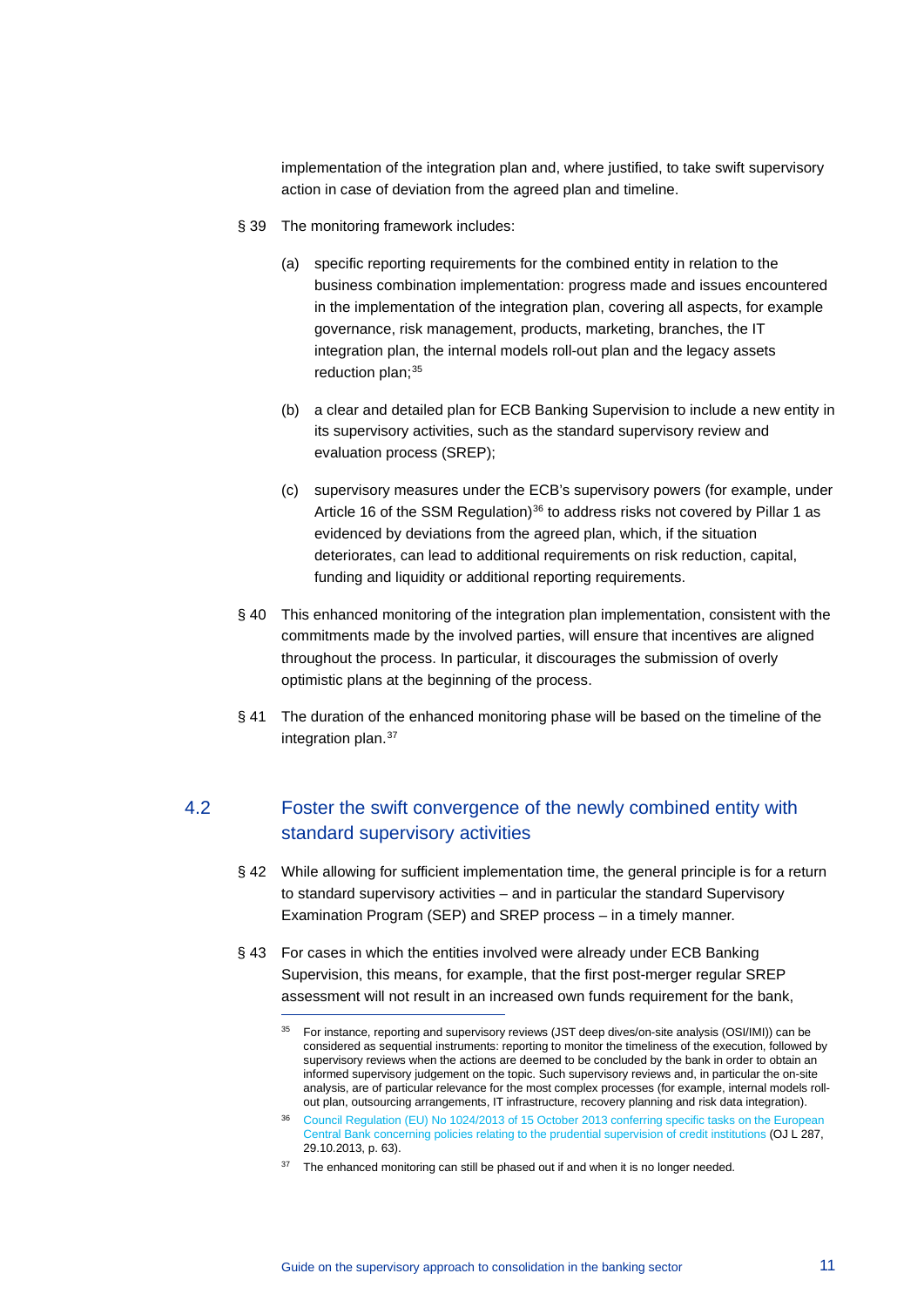unless the enhanced monitoring ascertains that additional risks are insufficiently covered, for instance if there is evidence that the implementation progress is falling short of the agreed milestones and yardsticks. Qualitative and quantitative requirements other than P2R and P2G, such as liquidity, will also be reviewed and adjusted if needed. Regarding the SEP, it will be adjusted taking into account the revised supervisory priorities for the new entity.<sup>[38](#page-11-0)</sup>

- § 44 For cases in which there is no previous ECB Banking Supervision assessment, a specific approach will be applied.
- $§$  45 The supervisory decision imposing own funds requirements<sup>[39](#page-11-1)</sup> with the new riskweighted capital requirements is to be issued simultaneously with the business combination authorisation, where such authorisation is needed, and the supervisory measures related to the integration plan and the enhanced monitoring modalities. In principle, ECB Banking Supervision aims for the supervisory requirements to remain stable provided that additional risks are adequately covered. The initial capital requirements would then be expected to remain stable in the next SREP, provided there are no new substantial developments during the implementation phase.

# 5 Application of supervisory approach to consolidation transactions involving LSIs

§ 46 The SSM supervisory approach to consolidation can cover LSIs, with due consideration of the respective competences of ECB Banking Supervision and the NCAs. In particular, the competence of ECB Banking Supervision vis-à-vis LSIs is limited to business combinations requiring an assessment of a proposed qualifying holding notification, while NCAs have competence for merger approvals when provided for by national law.[40](#page-11-2) In addition, NCAs are competent for the direct supervision of LSIs and thus for supervisory decisions related to capital requirements, internal models, etc., as well as for the follow-up supervision of the business combination.

<span id="page-11-0"></span><sup>&</sup>lt;sup>38</sup> This could include revising on-site inspection and former obligations and recommendations.

<span id="page-11-1"></span><sup>&</sup>lt;sup>39</sup> Such a decision will constitute an update of capital requirements to the new consolidation perimeter and will not reflect a full ordinary SREP decision.

<span id="page-11-2"></span><sup>&</sup>lt;sup>40</sup> The vast majority of business combinations involving LSIs do not require a qualifying holding procedure given that they take place within the cooperative and savings banks sectors, usually at a local level, and do not result in a parent-subsidiary structure, but in a single institution, and as no qualifying holding threshold is met. They would thus not fall within the scope of the proposed framework. However, where an operation leads to a new significant institution, ECB Banking Supervision assesses the business combination.